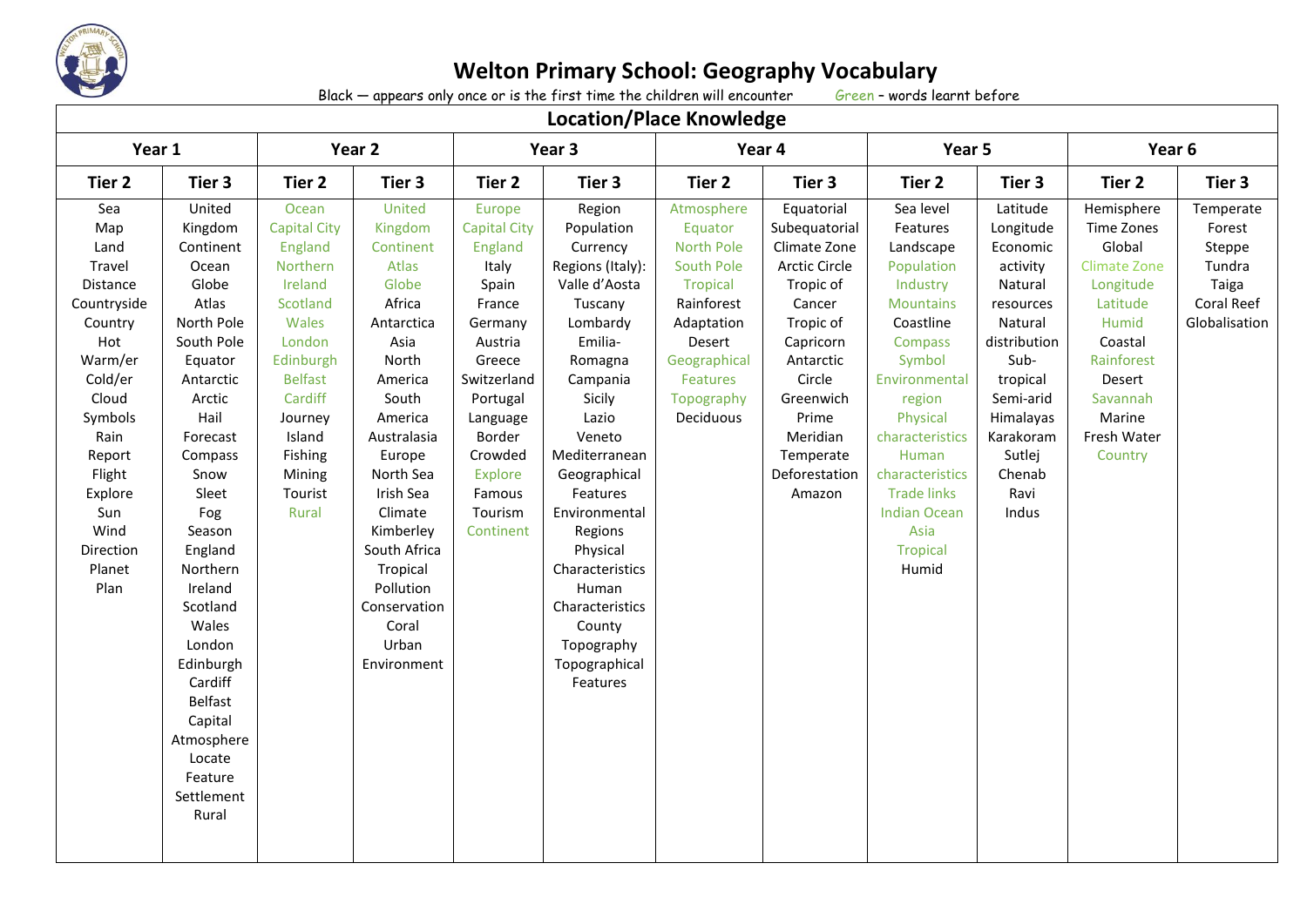

Black  $-$  appears only once or is the first time the children will encounter

| <b>Human and Physical</b>                                                                                                                                 |                                                                                                                                                                                             |                                                                                                                                                                                                |                                                                                                                                                                     |                                                                                                                                                  |                                                                                                                                                                                                                                                                             |                                                                                                                                                                                             |                                                                                                                                                                                                                                                                                                                                                                              |                                                                |                                                                     |                                                                                                                                                                                                                                                                                                                                                                 |                                                                                                                                                                                                                                                                |
|-----------------------------------------------------------------------------------------------------------------------------------------------------------|---------------------------------------------------------------------------------------------------------------------------------------------------------------------------------------------|------------------------------------------------------------------------------------------------------------------------------------------------------------------------------------------------|---------------------------------------------------------------------------------------------------------------------------------------------------------------------|--------------------------------------------------------------------------------------------------------------------------------------------------|-----------------------------------------------------------------------------------------------------------------------------------------------------------------------------------------------------------------------------------------------------------------------------|---------------------------------------------------------------------------------------------------------------------------------------------------------------------------------------------|------------------------------------------------------------------------------------------------------------------------------------------------------------------------------------------------------------------------------------------------------------------------------------------------------------------------------------------------------------------------------|----------------------------------------------------------------|---------------------------------------------------------------------|-----------------------------------------------------------------------------------------------------------------------------------------------------------------------------------------------------------------------------------------------------------------------------------------------------------------------------------------------------------------|----------------------------------------------------------------------------------------------------------------------------------------------------------------------------------------------------------------------------------------------------------------|
|                                                                                                                                                           | Year 1                                                                                                                                                                                      | Year 2                                                                                                                                                                                         |                                                                                                                                                                     | Year 3                                                                                                                                           |                                                                                                                                                                                                                                                                             | Year 4                                                                                                                                                                                      |                                                                                                                                                                                                                                                                                                                                                                              | Year 5                                                         |                                                                     | Year <sub>6</sub>                                                                                                                                                                                                                                                                                                                                               |                                                                                                                                                                                                                                                                |
| Tier 2                                                                                                                                                    | Tier 3                                                                                                                                                                                      | Tier <sub>2</sub>                                                                                                                                                                              | Tier 3                                                                                                                                                              | Tier 2                                                                                                                                           | Tier 3                                                                                                                                                                                                                                                                      | Tier 2                                                                                                                                                                                      | Tier 3                                                                                                                                                                                                                                                                                                                                                                       | Tier 2<br>Tier 3                                               |                                                                     | Tier 2                                                                                                                                                                                                                                                                                                                                                          | Tier 3                                                                                                                                                                                                                                                         |
| Physical:<br>Weather<br>Sea<br>Wood<br>Forest<br>Pond<br>Lake<br>Human:<br>House<br>Home<br>Garden<br>Office<br>Shops<br>School<br>Road<br>Street<br>Park | Physical<br>features<br>Physical:<br>Season<br>Temperature<br>Human:<br>Town<br>Village<br>City<br>Capital City<br>Detached<br>Terraced<br>Semi-<br>Detached<br>Bungalow<br>Flat<br>Cottage | Physical:<br>Storm<br>Stream<br>Natural<br>Hill<br>River<br>Mountain<br>Weather<br>Season<br>Soil<br><b>Rock Pool</b><br>Ocean<br>Coast<br>Cliff<br>Beach<br>Human:<br>City<br>Town<br>Village | Human<br>features<br>Physical:<br>Dune<br>Valley<br>Vegetation<br>Volcano<br>Magma<br>Dam<br>Shore<br>Human:<br>Harbour<br>Port<br>Culture<br>Pollution<br>Dwelling | Physical:<br>Climate<br>River<br>Volcano<br>Mountain<br>Valley<br>Magma<br>Human:<br>Road<br>Types of<br>settlements:<br>Village<br>Town<br>City | Physical<br>Earthquakes<br>Active<br>Ash<br>Core<br>Crater<br>Extinct<br>Vent<br>Crust<br>Eruption<br>Chamber<br>Dormant<br>Epi-Centre<br>Fault line<br>Lava<br>Magnitude<br>Seismic<br>Wave<br>Tectonic<br>Plate<br>Inner Core<br>Outer Core<br>Mantle<br>Human:<br>Hamlet | Physical:<br>Face<br>Ridge<br>Stream<br>Lake<br>River<br>Peak<br>Evaporation<br>Crevice<br>Plateau<br>Water<br>Vapour<br>Endangered<br>Canopy<br>Forest Floor<br>Human:<br>Land Use<br>Port | Physical<br>Savannah<br>Biome<br>Fauna<br>Flora<br>Humidity<br>Precipitation<br>Solar<br>Radiation<br>Tundra<br>Ecosystem<br>Sustainable<br>Rivers:<br>Source<br>Mouth<br>Confluence<br><b>Tributary</b><br>Meander<br>Oxbow Lake<br>Tributary<br>Estuary<br>Floodplain<br>Transpiration<br>Condensation<br>Summit<br>Conservation<br><b>Mountains:</b><br>Fold<br>Mountains | Physical:<br>Earthquakes<br>Human:<br>Major cities<br>Position | Physical:<br>Terrain<br>Excursion<br>Contours<br>Monsoon<br>Typhoon | Physical:<br><b>Biome</b><br>Vegetation<br>belt<br>Humidity<br>Renewable<br>Non-<br>Renewable<br>Temperature<br>Human:<br>Land use<br>across the<br>world<br>Settlement<br>Distribution<br><b>Natural</b><br>resources<br>Energy<br>Minerals<br><b>Travel</b><br>Flee<br>Culture<br>Conflict<br>Empathy<br>Community<br>Shelter<br>Trade Links:<br><b>Trade</b> | Physical:<br>Geothermal<br>Human:<br>Primary<br>Producer<br>Secondary<br>Producer<br>Tertiary<br>Producer<br>Economy<br>Resources<br>Diversity<br>Consumer<br>Infra-<br>Structure<br>Hosting<br>Refugee<br>Migrant<br>Asylum<br>Seeker<br>Customs<br>Venezuela |
|                                                                                                                                                           |                                                                                                                                                                                             |                                                                                                                                                                                                |                                                                                                                                                                     |                                                                                                                                                  |                                                                                                                                                                                                                                                                             |                                                                                                                                                                                             | Dome<br>Mountains<br><b>Fault Block</b>                                                                                                                                                                                                                                                                                                                                      |                                                                |                                                                     | Import<br>Export<br>Industry                                                                                                                                                                                                                                                                                                                                    |                                                                                                                                                                                                                                                                |
|                                                                                                                                                           |                                                                                                                                                                                             |                                                                                                                                                                                                |                                                                                                                                                                     |                                                                                                                                                  |                                                                                                                                                                                                                                                                             |                                                                                                                                                                                             | Mountains                                                                                                                                                                                                                                                                                                                                                                    |                                                                |                                                                     |                                                                                                                                                                                                                                                                                                                                                                 |                                                                                                                                                                                                                                                                |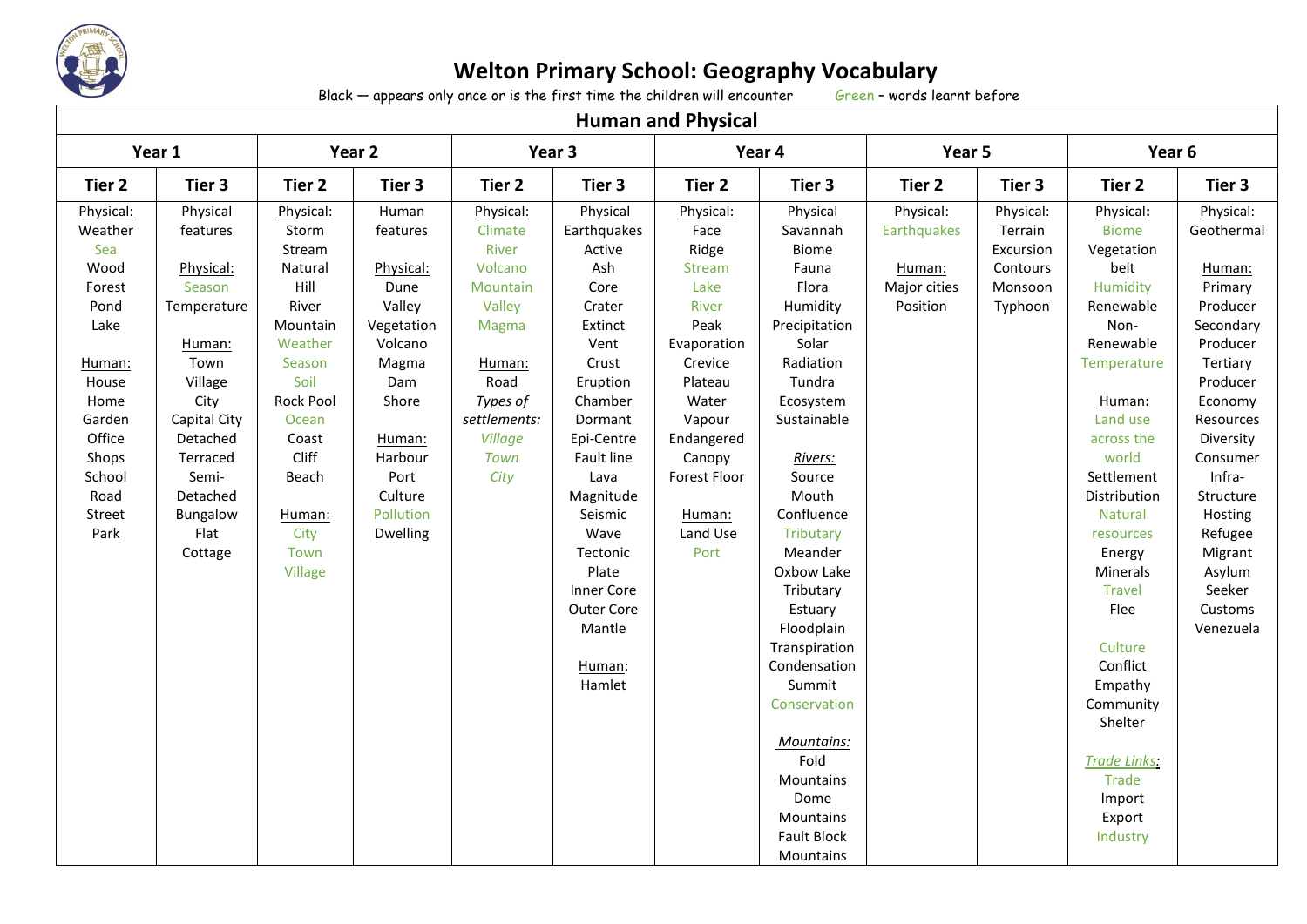

 $Black - appears only once or is the first time the children will encounter$ 

|  | $\overline{\phantom{a}}$ |  |             | $\sim$ $\sim$ |  |
|--|--------------------------|--|-------------|---------------|--|
|  |                          |  | Volcanic    |               |  |
|  |                          |  | Mountains   |               |  |
|  |                          |  | Plateau     |               |  |
|  |                          |  | Mountains   |               |  |
|  |                          |  | Water Cycle |               |  |
|  |                          |  |             |               |  |
|  |                          |  | Human:      |               |  |
|  |                          |  | Location    |               |  |
|  |                          |  | Commercial  |               |  |
|  |                          |  | Trade Links |               |  |
|  |                          |  | Ferry       |               |  |
|  |                          |  | Terminal    |               |  |
|  |                          |  | Trade       |               |  |
|  |                          |  | Goods       |               |  |
|  |                          |  | Industry    |               |  |

| <b>Skills and Fieldwork</b> |                             |                             |                                  |                                     |                                    |                                     |                               |                   |                               |                                       |        |
|-----------------------------|-----------------------------|-----------------------------|----------------------------------|-------------------------------------|------------------------------------|-------------------------------------|-------------------------------|-------------------|-------------------------------|---------------------------------------|--------|
| Year 1                      |                             | Year 2                      |                                  | Year 3                              |                                    | Year 4                              |                               | Year 5            |                               | Year 6                                |        |
| Tier 2                      | Tier 3                      | Tier 2                      | Tier 3                           | Tier 2                              | Tier 3                             | Tier 2                              | Tier 3                        | Tier <sub>2</sub> | Tier 3                        | Tier 2                                | Tier 3 |
| Directional:<br>Near<br>Far | Simple<br>Compass:<br>North | Similarities<br>Differences | Aerial<br>Photographs<br>Observe | 8 Point<br>Compass:<br><b>North</b> | Digital<br>Mapping<br>Co-ordinates | 8 Point<br>Compass:<br><b>North</b> | Four-Figure<br>grid reference | Atlas             | 6 figure<br>grid<br>reference | 6 figure grid<br>reference<br>Compare |        |
| Left<br>Right               | South<br>East               | Directional:<br><b>Near</b> | Impact                           | South<br>East                       | Ordnance<br>survey                 | South<br>East                       |                               |                   | Scale<br>(maps)               | Study                                 |        |
| Landmarks                   | West                        | Far<br>Left                 |                                  | West<br>North-East                  | Physical<br>Geography              | West<br>North-East                  |                               |                   |                               |                                       |        |
| Tally<br>Findings           | Aerial<br>Photographs       | Right                       |                                  | South-East<br>North-West            | Human<br>Geography                 | South-East<br>North-West            |                               |                   |                               |                                       |        |
| Conclusion<br>Symbols       |                             | Simple<br>Compass:          |                                  | South-West                          |                                    | South-West<br>Physical              |                               |                   |                               |                                       |        |
|                             |                             | <b>North</b><br>South       |                                  | Globes<br>Google Maps               |                                    | Geography<br>Human                  |                               |                   |                               |                                       |        |
|                             |                             | East<br>West                |                                  | Fieldwork<br>Observe                |                                    | Geography<br><b>Google Maps</b>     |                               |                   |                               |                                       |        |
|                             |                             |                             |                                  | Sketch Maps                         |                                    |                                     |                               |                   |                               |                                       |        |